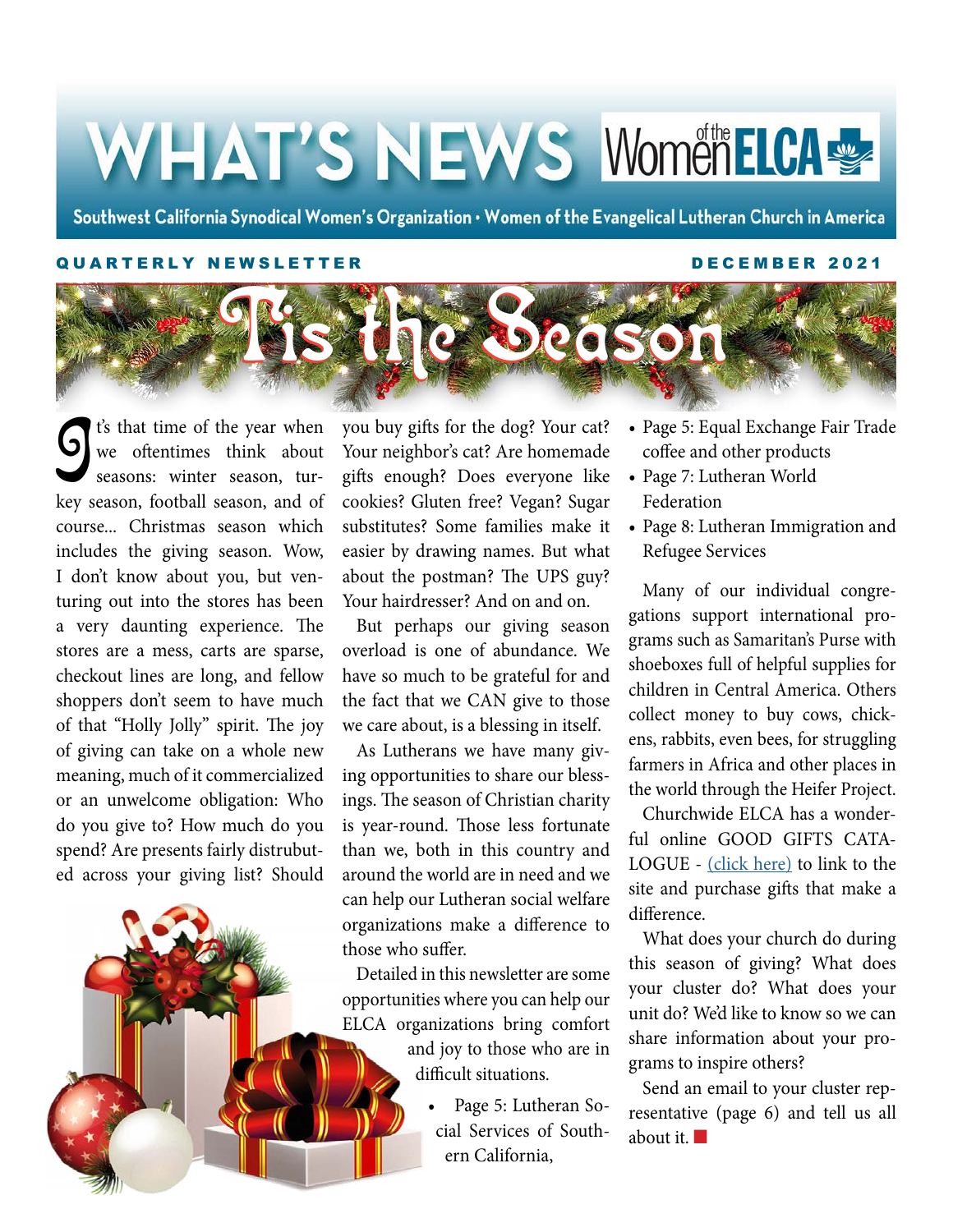# "Together We Are Strong"



If two similar plants are put<br>together in the same pot,<br>their roots intertwine and<br>grow together, giving each one f two similar plants are put together in the same pot, their roots intertwine and greater strength than either would have had alone. This same truth applies to people as well. Nature draws us to people of

Trade products, Rosemary Lawson is our historian with accumulated wisdom over her years of participation in Women of the ELCA, while Pastor Tracy Williams helps us with worship and diversity issues. Thanks to Julie Jensen for her registration skills for our events, Joyce Opjorden brings her knowledge of Robert's Rules of Order as parliamentarian, Sharon Heck shares her active interest in peace and justice

like mind because what we can accomplish together exceeds what any of us can do alone. All successful partnerships are based on this principle." *Spirit is Calling*, a daily journal p. 250

One of the reasons I have found such satisfaction in being involved in the women's organization, is the opportunity to work with others to accomplish goals. I am continually amazed, when organizing events such as our convention, at how we work together to make it happen. Each of us on the Board and the support people outside the board bring our gifts to the task at hand. Beth Bunnell, our secretary, reached out to her extensive contacts, Mary Stewart became interested



in researching and promoting the land acknowledgment routine, Janet Simmons is the support person who, at our last in person event, chose the thank you gifts, Dianne Tillman brings us her talents with music, Karil Drake brings her expertise in technology, Mary Ridenour calls our attention to details overlooked, Lillian Simons provides and promotes Fair in her newsletter articles, as well as sharing her skills in music, and Maxine Stenstrom's gifts of editing and graphics give us our excellent newsletters and fliers. We come together as a board and as a community of women from all over the synod with diverse ages, ethnicities, life experiences, gifts, personalities, but all connected to one faith and one God.

When we plan an event, we use everyone's gifts to make it happen and the event reflects those who plan it. In our work life we may work in such a team, but as a teacher I was on my own in the classroom. Working as a team in the church brings me joy especially when we make a pos-

itive difference in the life of others.

As we add new members to our Board through elections, we are excited to see new possibilities ahead. May you too experience the joy of working together in your units and congregations joining the gifts of all to improve the world.  $\blacksquare$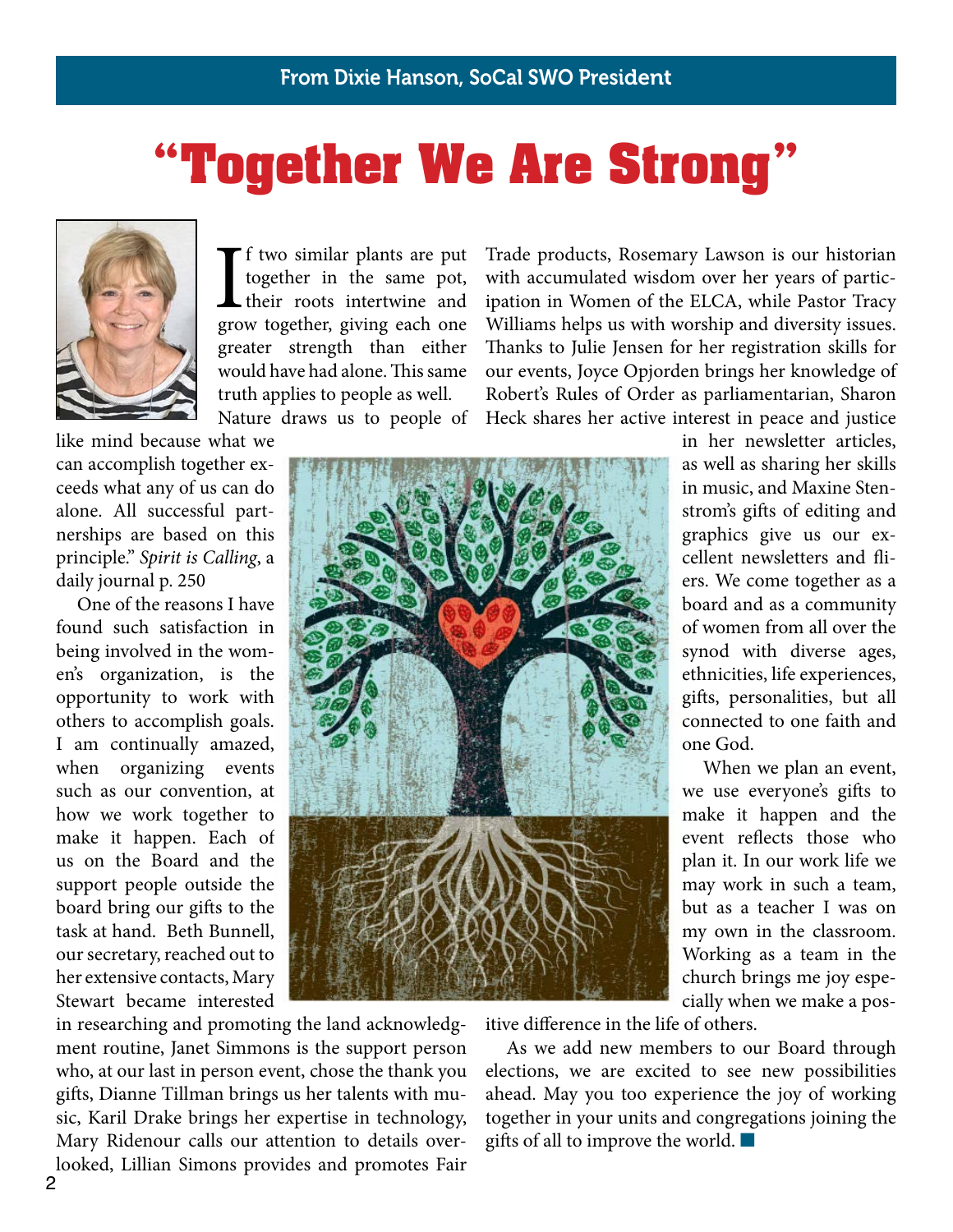Loving Connections

Southwest California Synodical Women's Organization 20th Convention October 15-16, 2021

#### CONVENTION RECAP

**OUR EXECUTE SYNODICAL CONTRACTE SURVEYOR SERVERTIST SURVEYOR SERVERTIST SURVEYOR STRAIGHT STRAIGHT STRAIGHT STRAIGHT STRAIGHT STRAIGHT STRAIGHT STRAIGHT STRAIGHT STRAIGHT STRAIGHT STRAIGHT STRAIGHT STRAIGHT STRAIGHT STRAI** vention for 2021 was held via Zoom 15, and all day Saturday, October 16, under the theme "Loving Connections." Sixty-five women registered for the convention. Pastor Tracy Williams led the opening worship introducing our scripture theme *Colossians 3:12-14.* This scripture reminds us to clothe ourselves with compassion, kindness, humility, meekness, patience and love. Pastor Julie Morris from Mount Cross Lutheran in Camarillo expanded on the theme verse in two Bible study sessions on Saturday.

Our main business for the convention, in addition to approving the budget for 2022 was the election of the following officers and board members.

#### **OFFICERS:**

**President: Dixie Hanson Vice President: Karil Drake Secretary: Beth Bunnell Treasurer: Julie Jensen BOARD MEMBERS: Pastor Marta Moscoso, Karen Moyer, Ana Nieva, Pastor Maria Paiva, Mary Shipp, Lillian Simons, Janet Simmons**

Laura Krueger from the Grand Canyon Synod was our churchwide representative at the convention, bringing us greetings from Churchwide and also leading a workshop on Women of the ELCA. She was very helpful as a consultant and guide, as she also attended a couple planning meetings, as well as being present at our convention. We also elected delegates

to the next Triennial Convention in 2023: Gwen Jackson and Allison Johnson, both first-time attendees.

In addition to Laura's greetings from Churchwide WELCA, Regina Banks, LOPP director, brought a greeting from Lutheran Office of Public Policy and Desta Goehner, Director of Congregational Relations, brought greetings from California Lutheran University.

Our workshops included Laura's on W/

ELCA and the flexibility the constitution allows congregational units to organize. There are six possible models of organization for units.

Pastor Joseph Castaneda Carrera led a workshop on Anti-Racism, reminding us that we should not categorize people into opposing groups, but listen to each other, as we are all both saints and sinners. He also lifted up those who have disabilities as a group to which we need to pay more attention.

Our third workshop included people telling their stories including Bishop Brenda, Pastor Neil Virginia Greeley, Naomi Mbise, a CLU student from Tanzania and Martha Avila, telling her family's immigrant story. All the stories helped us appreciate the importance of listening to others' stories as we broaden our perspective.

Our offering totaled \$1,080 and after convention expenses were paid, was divided between Churchwide W/ELCA and AMMPARO. Thanks to the You-Tube music, we were able to offer great arrangements of hymns, including our theme song, "We are Called." We were pleased to receive positive feedback for the event.  $\blacksquare$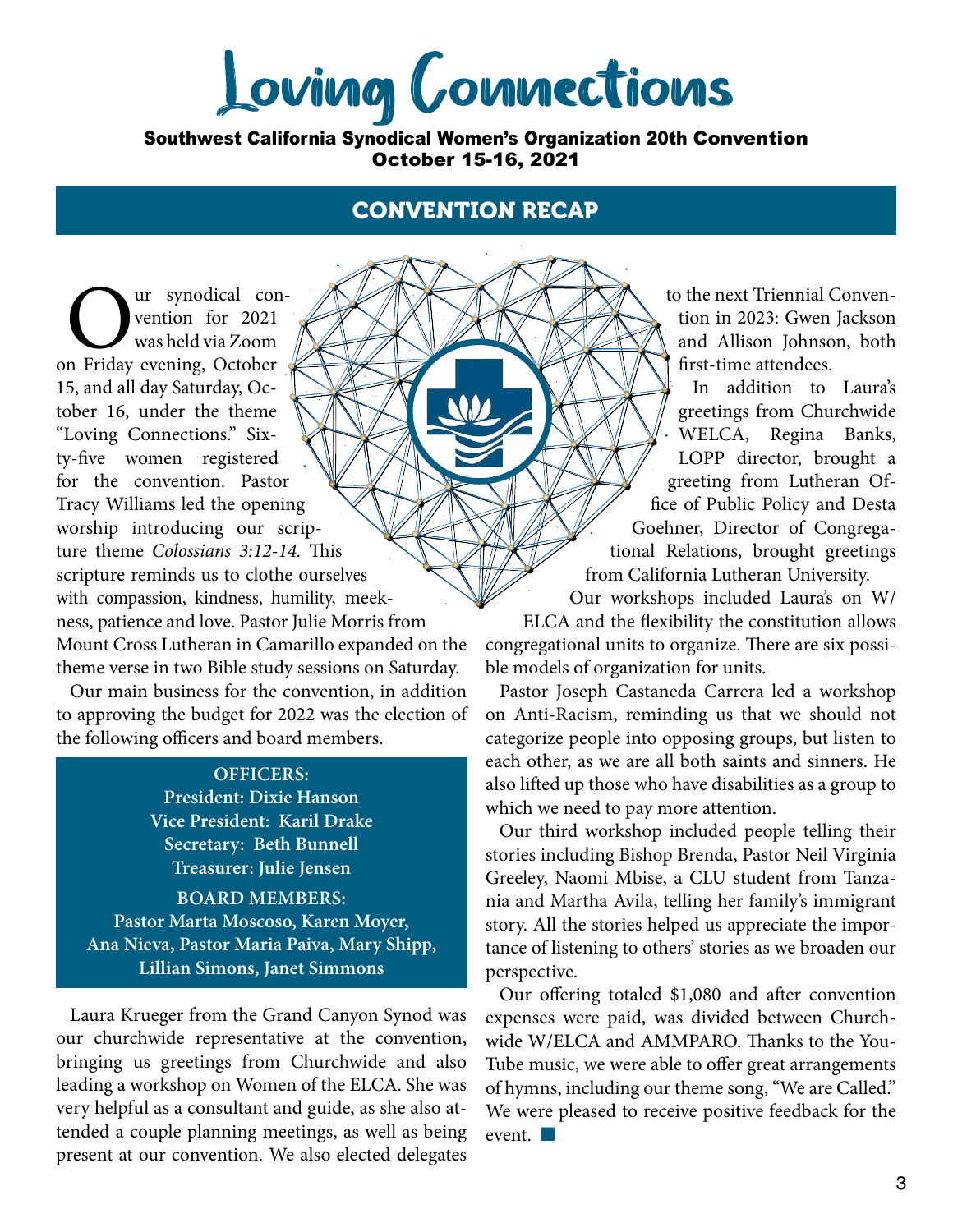# Women**ELCA**

Our message for the Thanksgiv-<br>ing season comes from a blog<br>first published by the Women<br>of the ELCA in 2015 by Audrey Novak ing season comes from a blog first published by the Women of the ELCA in 2015 by Audrey Novak Riley. It seems to have relevance to today as we prepare our hearts for Christmas:

*Now thank we all our God, with hearts and hands and voices, who wondrous things has done, in whom this world rejoices; who, from our mothers' arms, has blessed us on our way, with countless gifts* 

*of love, and still is ours today.*

in the starving city. One pastor ran away, hoping to escape death. The other two died of the plague, leaving Martin the only minister in Eilenburg during the worst of the epidemic. He presided over nearly 4,500 funerals in 1637 - sometimes 50 in a day. Altogether,



*now be given; the Son and Spirit blessed, who reign in highest heaven; The one eternal God, whom earth and heav'n adore; For thus it was, is now, and shall be evermore.*

—Evangelical Lutheran Worship 839, 840

Pastor Martin was able to see blessings and give thanks to God even during the darkest times of his family's life and his community's life. What blessings do we see today? How shall we give thanks? The connections formed among women of faith, not just within the congregation but across the synod and throughout the church, are among those blessings. We know this to be true!  $\blacksquare$ 

## Now thank we all our God A hymn written in the time of war and plague

What a beautiful hymn of thanksgiv-

ing for God's blessings! Have you ever wondered where it came from and what inspired the hymn writer? I have – so I looked it up. Here's how it came about.

In 1617, a young clergyman named Martin Rinkart came back to his home town of Eilenburg in the German state of Saxony, newly appointed to serve the church in that ancient walled city. But the very next year, war broke out - the war later named the Thirty Years' War. Wave after wave of hungry refugees crowded into the city as armies devastated the countryside over and over again.

*Oh, may this bounteous God, through all our life be near us, With ever joyful hearts, and blessed peace to cheer us, And keep us all in grace, and guide us when perplexed; And free us from all harm, in this world and the next.*

Martin and the three other pastors in town worked day and night to serve their suffering people - and then, two decades into the war, plague broke out 8,000 townspeople died of plague that year, including Martin's beloved wife, Christina.

And yet, during that horrible time, Martin was able to write this beautiful hymn. Can you imagine writing this joyful hymn of praise and thanksgiving even as war, disease and starvation raged all around, with no end in sight?

Pastor Martin lived to see better times. His hymn was published as a table prayer and quickly became wellknown. The war finally ended in 1648, and his hymn was sung at the signing of the peace treaty. Pastor Martin died in his hometown the next year at the ripe old age of 63, having survived famine, pestilence and war. Do you think they sang his hymn at his funeral?

Pastor Martin's beautiful hymn, translated into English by Catherine Winkworth, appears in our Lutheran hymnal as well as in those of many other denominations. And I know many of us sing it at our Thanksgiving tables. *All praise and thanks to God, the Father* 

#### **Zoom Thankoffering Service**

We held our first Zoom Thankoffer- $\bm{V}$  ing Worship on Monday evening, November 15 with about 25 attendees. Pastors Maria Paiva and Marta Moscoso led the worship with Pastor Maria and her sister and also new board member, Ana Nieva, singing together with Ana's guitar. The service was a mixture of English and Spanish in word and song and ended with the Women of the ELCA 2015 blog by Audrey Novak Riley which is detailed on this page.

Our Thankoffering supports the Women of the ELCA organization and all the resources available to us in our congregational units. If you would like to send a Thankoffering, make your check out to Women of the ELCA marking it for Thankoffering in the memo line and mail to Karil Drake at 3046 N. Buena Vista St., Burbank, CA 91504. Karil, our outgoing treasurer, will send it on to the churchwide organization.

Have a blessed season of Thanksgiving as we prepare for the coming of the Christ child! $\blacksquare$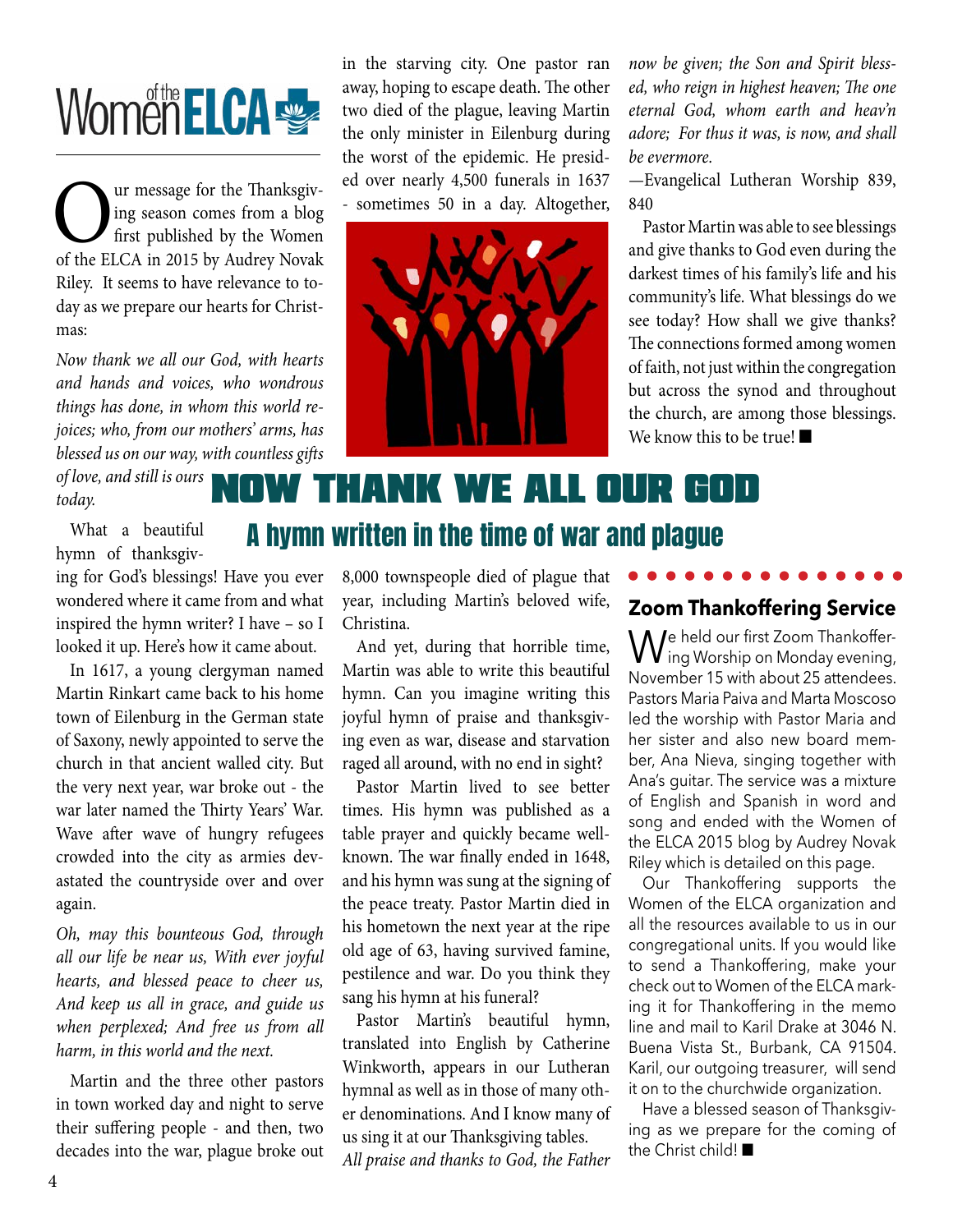

by the Rev. Sara Olson-Smith

### BIBLE STUDY ON ZOOM 4th Monday of the Month 7:00 – 8:30pm

Dixie says... Our SWO Board has learned during the pandemic that Zoom can work! We hear that some congregations do not have a Bible study group because they do not have anyone who feels the call to lead it. So how about a monthly Zoom study group for those who would like to do the study from the *Gather* magazine with others. Or if you miss your in-person meeting and want a chance to discuss, come join us on Zoom. Dianne Tillman will begin leading the study, but we would love to turn it over to someone else in the synod or beyond who loves leading these studies.

#### TO RSVP FOR THE BIBLE STUDY:

**Email Dianne at dianne.tillman08@gmail.com so see can send you the Zoom link for the study. Looking forward to seeing you on Zoom!**



#### EQUAL EXCHANGE Fair Trade Coffee, Tea & Chocolate

re you interested in support-<br>ing coffee and tea growers<br>coffee and tea are available for puring coffee and tea growers getting a fair wage? Fair trade coffee and tea are available for purchase from Lillian Simons either by personally ordering from her, or by inviting her to your church gathering where she would display items for

purchase. Lillian is willing to visit your group along with her lovely chauffeur, Karil Starleaf, if you contact her with your request at homenow96@gmail.com or by phone at 323-254-6632.

Visit [equalexchange.coop](http://equalexchange.coop) to see all the wonderful Equal Exchange products and find out more about the Equal Exchange program.  $\blacksquare$ 



### Join the Movement at Southern California Lutheran Social Services

**"The COVID-19 pandemic is a public health emergency but it is far more. It is an economic crisis. A social crisis. And a human crisis that is fast becoming a human rights crisis."** 

*—António Guterres, UN Secretary General*

The COVID-19 pandemic has created a significant<br>surge in the number of vulnerable clients who need<br>emergency services. As other agencies closed, our es-<br>sential team members remained on the front lines, walking surge in the number of vulnerable clients who need emergency services. As other agencies closed, our essential team members remained on the front lines, walking alongside both at-risk and marginalized clients, many for the first time. The highest demand is for warm meals, emergency shelter, hygiene products, diapers, wipes, formula, and rental assistance. The need may seem insurmountable, but we know generosity has the power to unite and heal communities. Your gift can shift the narrative, check the list below to make a difference today.

**Wearable and Warm (new or slightly used)** Coats / Jackets, Gloves, Scarves, Socks, Rain Boots

**Canned Goods (pop tops please)** Chili, Ravioli/Spaghetti-O's, Tuna, Soup, Chef Boyardee Pasta Meals

#### **Hygienic Supplies**

 Wet Wipes (travel packs or singles), Disinfectant Cleaner, Deodorant (Men's and Women's), Blessing Bags

#### **Anything to Keep Dry**

Umbrellas, Sleeping bags, Blankets, Comforters, Tarps, Tents, and other shelter materials

#### **Paper Goods**

Bowls, Paper Towels, Toilet Paper, Plastic forks & spoons Napkins

#### **Pre-Packaged To-Go Foods**

For more info on how to give to LSSSC contact: Corporate Office: 999 Town and Country Road Suite 100, Orange, CA 92868 Toll Free: 877-577-7267 Email: [info@LSSSC.org](mailto:info%40LSSSC.org%20?subject=)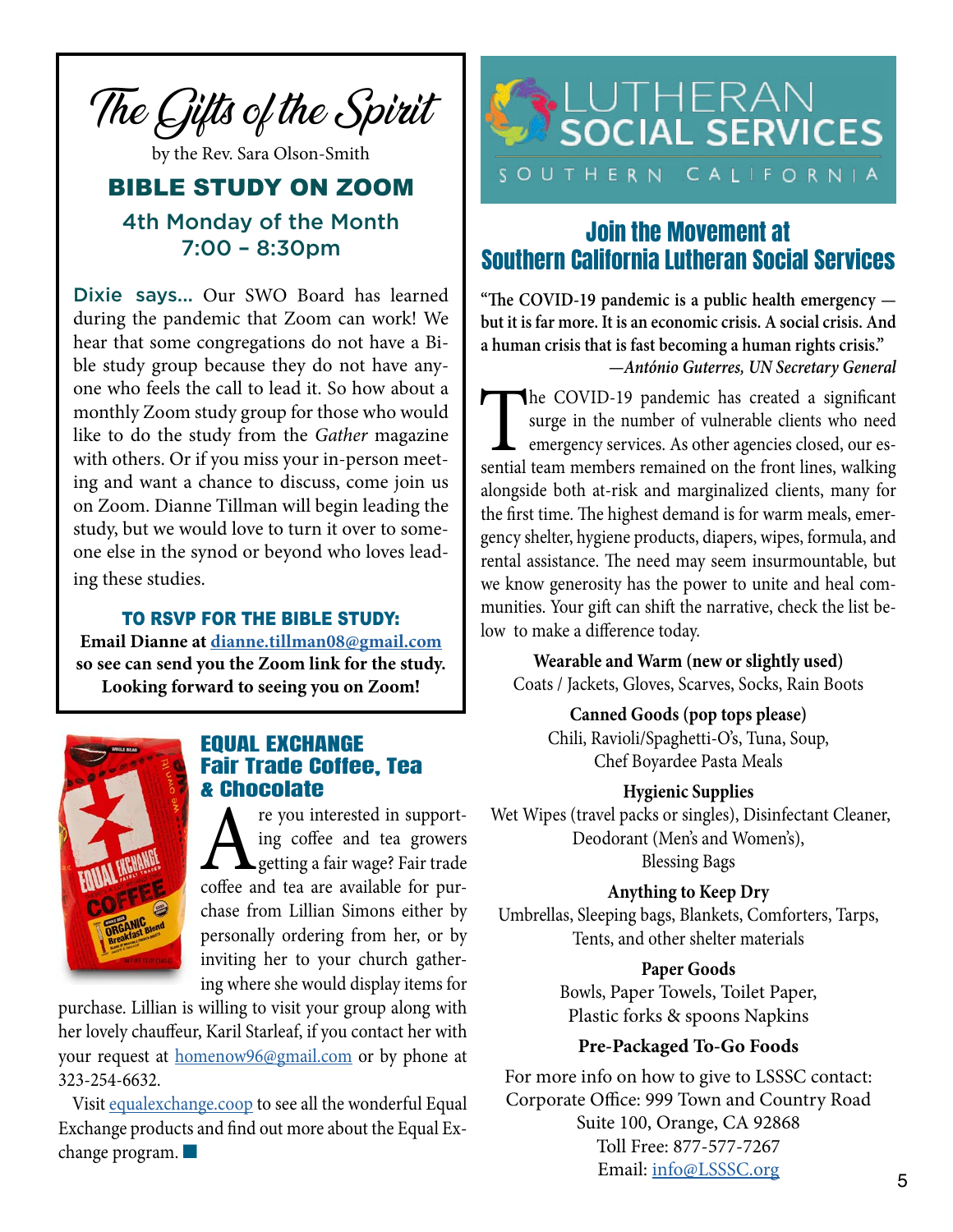#### 2021-2023 SWO BOARD TEAM MEMBERS

#### **OFFICERS**

Dixie Hanson, President 11806 Bergamo Ct. Moorpark, CA 93021 (h) 805-529-3716 (c) 805-368-5709 [dixhanson@gmail.com](mailto:dixhanson%40gmail.com?subject=)

Karil Drake Starleaf Vice-President, *What's News* Liason 3046 N. Buena Vista St. Burbank, CA 91504 818-395-2353 KarilDrake@yahoo.com

Beth Bunnell, Secretary 20118 Marilla St. Chatsworth, CA 91311 (h) 818-718-2086 (c) 818-903-6608 bethbunnell@yahoo.com

Julie Jensen, Treasurer *What's News* Database Mgr. 921 Gill Ave. Port Hueneme, CA 93041 (h)805-486-5762 (c) 805-218-8416 juliejnsn1@roadrunner.com

#### **BOARD MEMBERS**

Karen Moyer 5601 Kenwood Ave. Buena Park, CA 90621 (h) 714-670-6756 (c) 714-330-1440 karenmoyer@msn.com

Janet Simmons 1906 Wheaton Ave. Claremont, CA 91711 909-399-4049 [jbjs41@hotmail.com](mailto:jbjs41%40hotmail.com%20%20%20%20%20?subject=)

Lillian Simons 3757 York Blvd. Los Angeles, CA 90065 323-254-6632 homenow96@gmail.com

Rev. Marta Moscoso 13431 Paramount Blvd. South Gate, CA 90280 323-842-6975 moscoso.marta@yahoo.com

Mary Shipp 1924 W. 145th St. Gardena, CA 90249 310-538-2377 mshipp73@aol.com

#### **Searching for our websites? Here's a few that might help you connect:**

#### **SoCal SWO Facebook**

www.facebook.com/swcawomenoftheelca

#### **Southwest California Synod**

www.socalsynod.org/ministries/swca-synod-women-of-the-elca

#### **W/ELCA | Southwest California Synod**

www.socalsynod.org/category/welca

**W/ELCA Churchwide website** www.womenoftheelca.org

**W/ELCA Churchwide Facebook** www.facebook.com/WomenoftheELCA

Ana Nieva 3235 Garden Lane Hawthorne, CA 90250 310-863-9513 familianieva@yahoo.com

Pastor Maria Paiva c/o Saint John Lutheran 14517 S. Crenshaw Blvd. Gardena, CA 90249 310-999-4252 pastormariapaiva@gmail.com

#### **NEWSLETTER**

Maxine Cameron Stenstrom, editor 21617 Quail Springs Rd. Tehachapi, CA 93561 maxinestenstrom1@gmail.com

#### **CLUSTER REPRESENTATIVES**

- Central Coast: Karil Drake Starleaf KarilDrake@yahoo.com
- Channel Islands: Julie Jensen juliejnsn1@roadrunner.com
- Foothill: Lillian Simons homenow96@gmail.com
- Greater Long Beach: Karen Moyer karenmoyer@msn.com
- LA Metro: Pastor Maria Paiva pastormariapaiva@gmail.com Rev. Marta Moscoso moscoso.marta@yahoo.com
- San Gabriel: Janet Simmons jbjs41@hotmail.com
- South Bay: Ana Nieva familianieva@yahoo.com
- Tehachapi: Dixie Hanson dixhanson@gmail.com
- Twin Valleys: Beth Bunnell bethbunnell@yahoo.com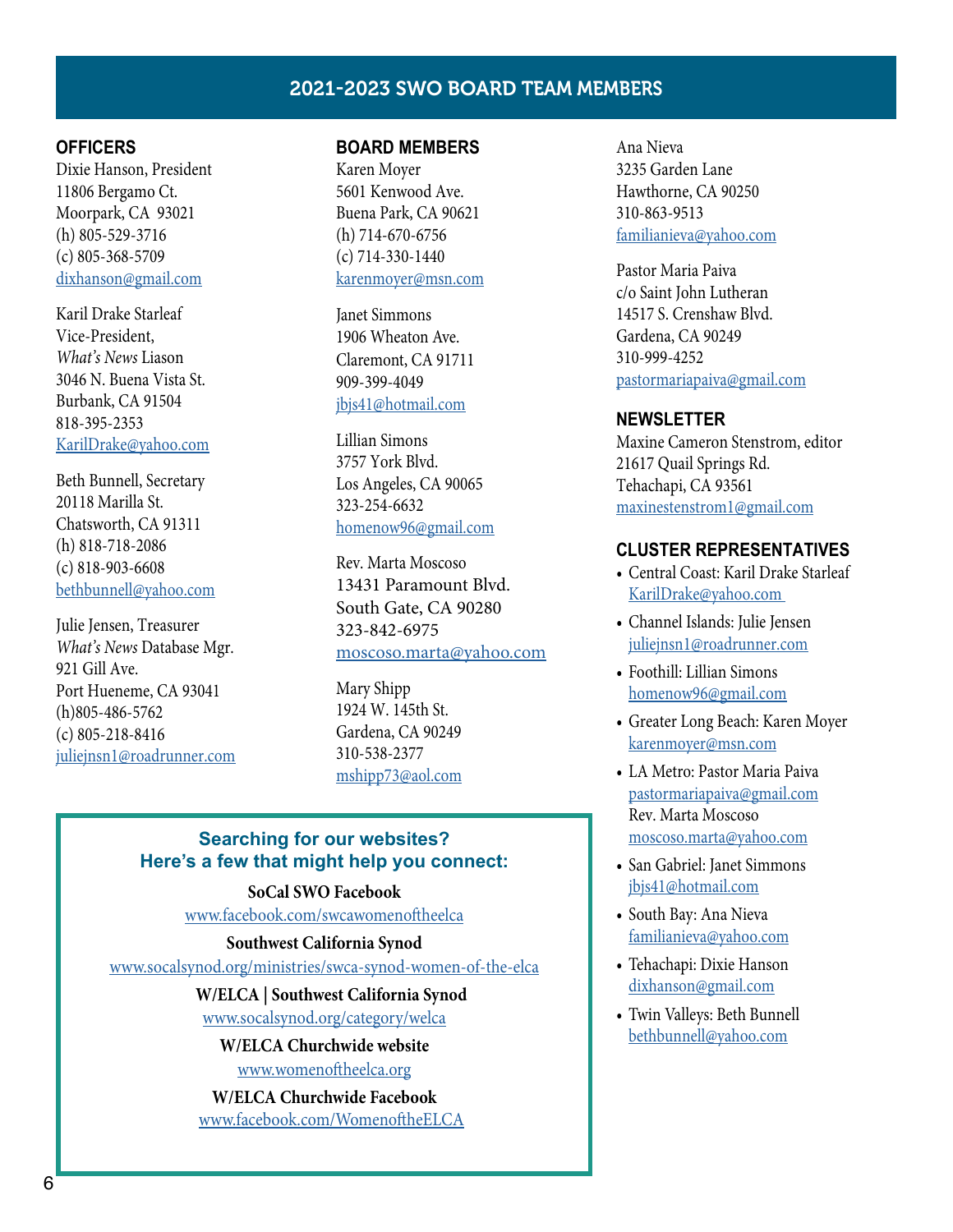

### LWF HAS FIRST WOMAN GENERAL SECRETARY

*by Sharon Heck*

Important World Federation (LWF) is a global com-<br>munity of 148 churches in the Lutheran tradition<br>representing over 75.5 million Christians in 99<br>countries. Our ELCA is a member. It was munity of 148 churches in the Lutheran tradition representing over 75.5 million Christians in 99 countries. Our ELCA is a member. It was

established in 1947 in Lund, Sweden and is now headquartered in Geneva, Switzerland. LWF works in 25 countries carrying out emergency responses and long-term development that assists 2.7 million people. As of November 1, 2021 the LWF General Secretary is the first woman and the first person from Central Eastern Europe. Her name is The Rev. Anne Burghardt (pictured at right) and she is from the Estonian Evangelical Lutheran Church.

Rev. Anne was born in 1975, during the era of Soviet occupation. She grew up in a secularized family environment because her father, aunt, and grandmother were deported to Siberia in 1949. Her grandparents had been active members of the Lutheran Church. A high-school friend invited her to attend a confirmation class and her high school was one of few in Estonia to allow religious education classes. Her discussions with classmates and friends sparked an interest in religious questions. "Everyone was looking for an identity, both on a national level and, in a certain sense, at a personal level too," she recalled. Ten years later in 2004 she was ordained as a pastor at St. Mary's Cathedral in Tallinn, Estonia. "I sensed I wanted to serve the church with the gifts I'd been given," she said.

She studied theology in several European countries and worked on her PhD in Orthodox liturgics. She has had a very diverse career as a pastor including innovating a theological program called "Studies in Christian Culture." Pastors and others were trained to think in differentiated ways, not just in black and white respons-

es. She also worked in conflict resolution, HIV counseling, and community development in

> disadvantaged rural areas. For five years she worked at the Communion Office in Geneva as LWF's Study Secretary for Ecumenical Relations. She has also been serving as a vicar at two parishes, one of which is a flourishing parish where her husband, Rev. Matthias Burghardt, serves as lead pastor. The other parish is in a small community on a former military base.

Rev. Anne hopes to include strengthening theological discussion around the Lutheran understanding of ordination in order to

support churches that are moving towards including women in the ordained ministry and in leadership positions. As the first woman to lead the LWF, she believes many women will be encouraged by this example.

She and her husband have two children, aged 17 and 10. A third adopted child, Johannes, a former Palestinian refugee they welcomed into their family, now lives in Germany and has a six-year-old daughter.

I believe it is a great blessing to LWF and to all of us that they chose such a gifted and spiritual person as their new General Secretary.